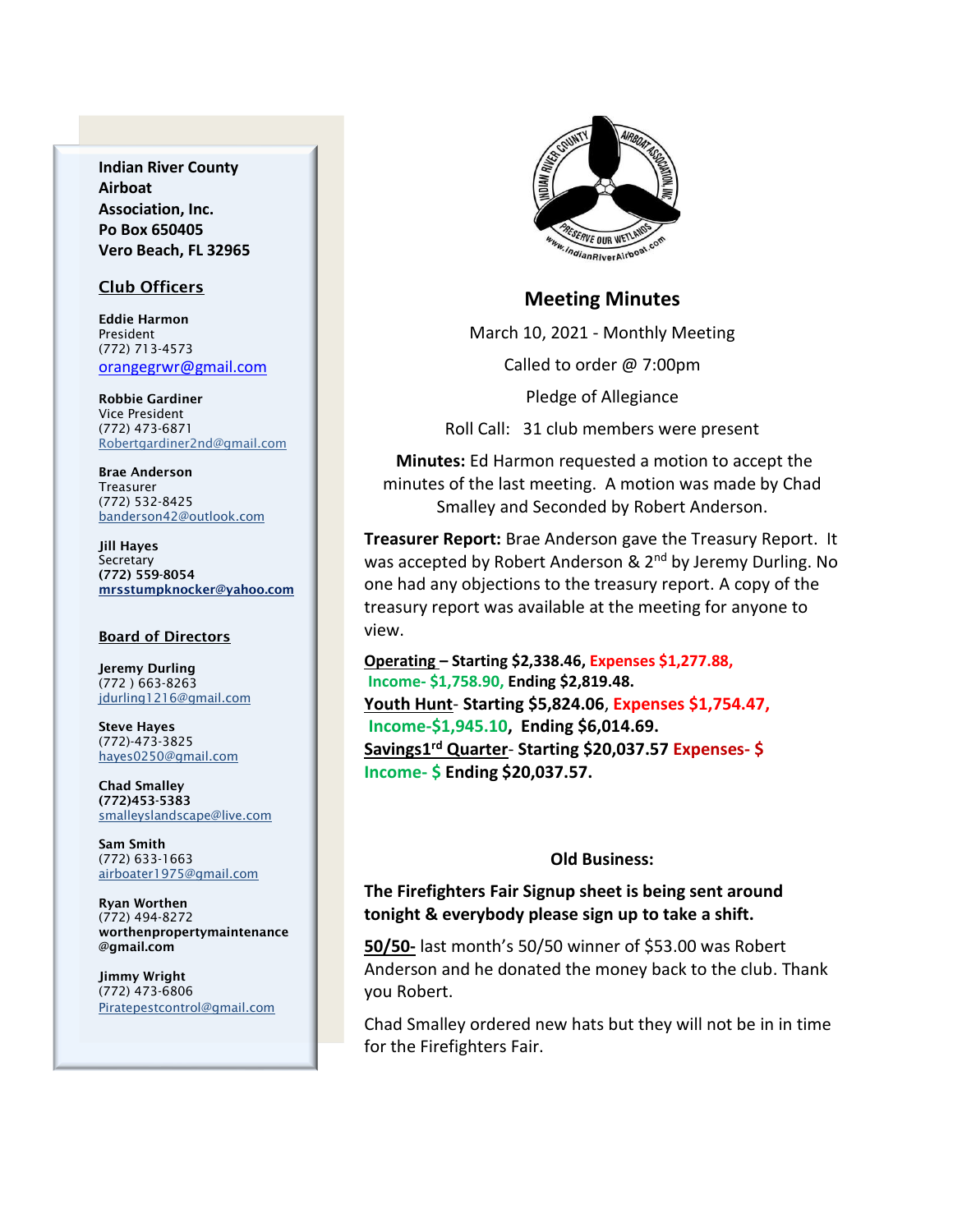**Crystal River** – We decided to move that to discuss more next Meeting since it is not scheduled until July 9-11, and we needed to obtain more information about accomidations.

**Bi Laws –** We are still working on the Bi Laws so Paul Shutes made a motion to Retract the Original motion to vote on, since we are having a problem getting everybody to agree on several things. Jeannie Bresett made a Motion & Ryan Worthen 2<sup>nd</sup> to work out the details & bring back to the Members no LATER than August.

**Sandlake Hunt –** Robert Anderson spoke briefly about the Hunt and how many his kids got & how much they enjoyed it.

**Estapoga Hunt –** Doug Flood spoke about the hunt and how he had a boy in a wheelchair that got his first shoot & his Father wrote the Nicest Thank you letter to the Airboat Club thanking them for everything that they do & how much his son enjoyed it.

**Freedom Ride –** Ed Harmon spoke about how crowded the ride was & Erica Wright mentioned how everybody left the place spotless when they left and that is the way it should be.

## **New Business**

**Golf Tournament –** The Golf Tournament is scheduled for May 8<sup>th</sup>. Robert Anderson is in charge and Brae has the Flyers, if anybody needs one.

**Salvation Army** – Eddie read out loud to everyone the Thank you card that we received for all of the people that volunteered at Christmas ringing the bell and donating their time.

**Love to serve –** Jeannie Bresett spoke and explained what "Love to serve" was and how they cook & clothe people that can't afford food/etc. Also they provide Little Birthday Angels with a Birthday party and presents for people that don't have family/money for a Birthday. She asked for any donation that we could offer. We took a show of hands and the \$1,000 was voted to donate to this cause. Michelle Flood Motioned & Susan Worthen 2<sup>nd</sup> the motion to donate the \$1,000.

**Fish Fry –** There will be a Fish fry at LaPorte Farms for Anybody who volunteered for the Salvation Army and that will be on April 8, 2021.

**Softshell Tournament –** Robert Anderson expressed interest in doing a Softshell Turtle Tournament. Will discuss at next meeting…..

## **Open Discussion**

- Josh asked about the open deck repair ? Eddie Harman will follow up and check on the price and availability of Pressure Treated Lumber.
- Sam made a Mortion & Robert Anderson 2<sup>nd</sup> a Road & Marsh Clean-up, and we voted to have one on May 1<sup>st</sup> 2021. Also Jeannie Bresett will contact the county and the Roadway project and get some clean up bags, and talked about doing 4 clean ups per year.